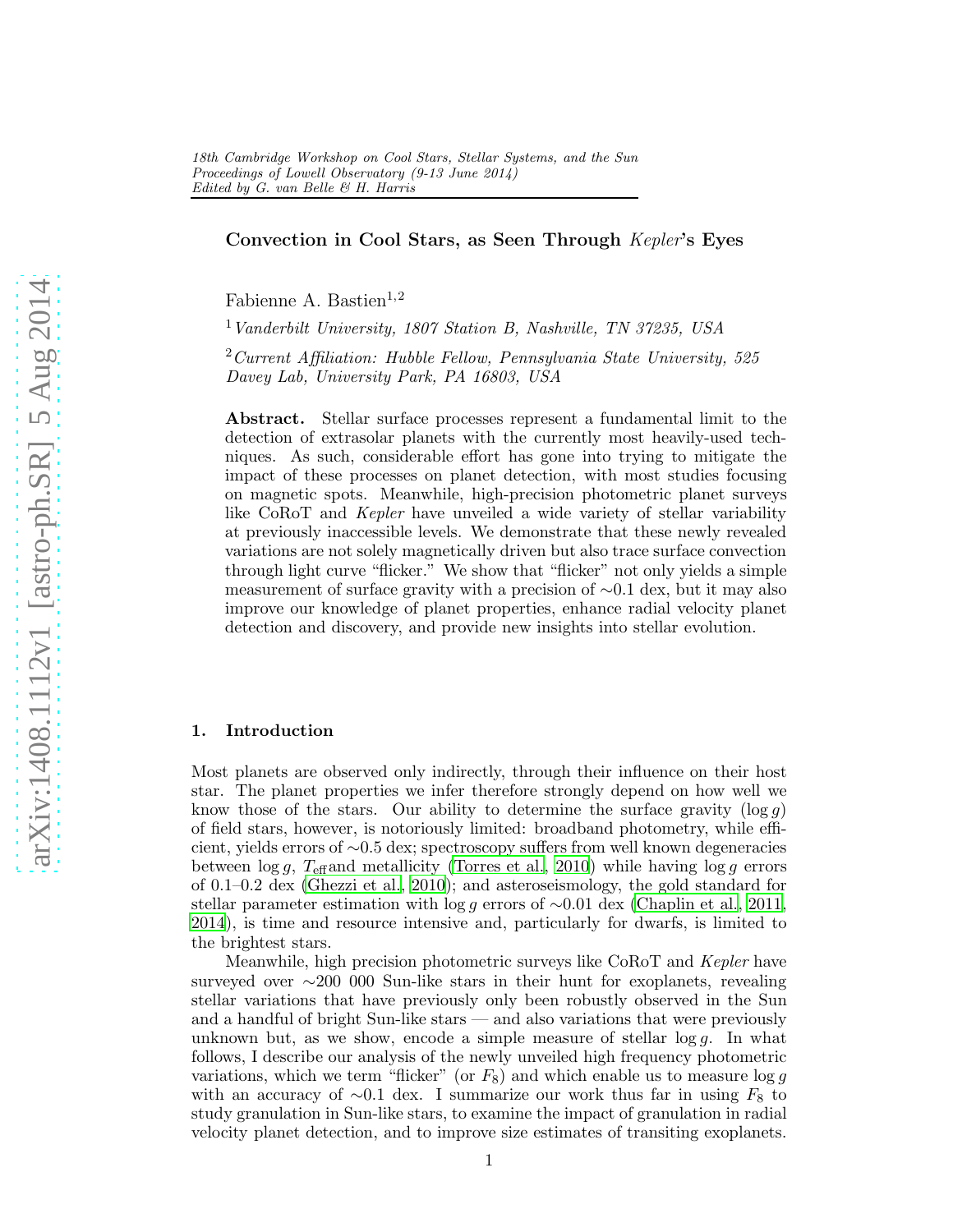

<span id="page-1-0"></span>Figure 1.: Stellar surface gravity manifests in a simple measure of brightness variations. Asteroseismically determined  $\log q$  shows a tight correlation with  $F_8$ . Color represents the amplitude of the stars' brightness variations; outliers tend to have large brightness variations. Excluding these outliers, a cubic-polynomial fit through the Kepler stars and through the Sun (large star symbol) shows a median absolute deviation of 0.06 dex and a r.m.s. deviation of 0.10 dex. To simulate how the solar log g would appear in data we use to measure log g for other stars, we divide the solar data into  $90-d$  "quarters". Our  $F_8$ -log g relation measured over multiple quarters then yields a median solar  $\log g$  of 4.442 with a median absolute deviation of 0.005 dex and a r.m.s. error of 0.009 dex (the true solar  $\log g$  is 4.438). From [Bastien et al. \(2013\)](#page-5-0).

# 2. Photometric "Flicker:" a Tracer of Granulation and a Simple Measure of Stellar Surface Gravity

Using light curves from NASA's *Kepler* mission, we discovered that stellar  $\log g$ reveals itself through  $F_8$  a measure of photometric variations on timescales of  $\langle$  8hr — and may hence be used to measure log g with errors of  $\sim$ 0.1 dex, even for stars too faint for asteroseismology [\(Bastien et al.](#page-5-0), [2013](#page-5-0), Fig. [1\)](#page-1-0). The measurement of  $\log g$  from  $F_8$  only requires the discovery light curves, and this measurement not only yields a result with an accuracy that rivals spectroscopy, it also does so very quickly and efficiently, requiring only a simple routine that can be executed by anyone in just a few seconds per star.

In [Bastien et al. \(2013](#page-5-0)), we ascribed  $F_8$  to granulation power, which is known to depend on the stellar  $\log g$  [\(Kjeldsen & Bedding](#page-6-4), [2011](#page-6-4); [Mathur et al.](#page-6-5), [2011\)](#page-6-5). Recent independent simulations and asteroseismic studies have examined the expected photometric manifestations of granulation [\(Samadi et al.](#page-6-6), [2013a](#page-6-6)[,b;](#page-6-7) [Mathur et al., 2011](#page-6-5)), nominally through the Fourier spectrum from which it can be difficult to extract the granulation signal. We used the simulations to predict the granulation-driven  $F_8$ , and we find excellent agreement with our observed  $F_8$ , demonstrating that the  $F_8$  is indeed granulation-driven [\(Cranmer et al.](#page-6-8), [2014](#page-6-8)). We also determined an empirical correction to the granulation models, particu-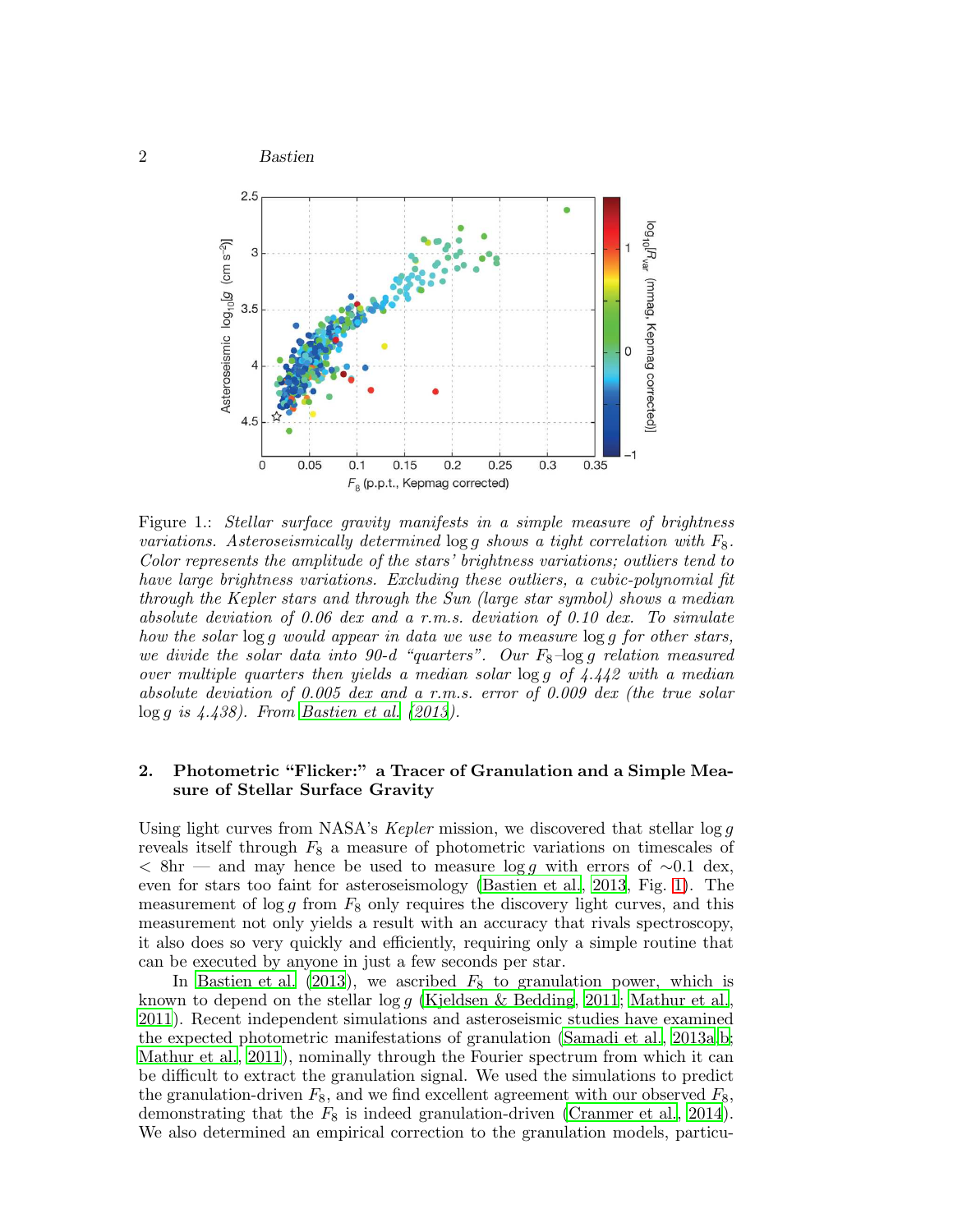

<span id="page-2-0"></span>Figure 2.: Distributions of  $\log g$  for the TRILEGAL simulated sample (black) and KOI host stars with  $F_8$ -based  $\log g$  (red) and broadband photome $try/spectroscopy-based log g$  ("NEA"; cyan curve). We limit the T<sub>eff</sub> range here to 4700–6500 K, for which the Kepler targets should be representative of the field. Vertical lines indicate the range of log g corresponding to subgiants. We find that  $F_8$  reproduces the expected underlying distribution, and, in particular, recovers the expected population of subgiants, while the NEA parameters are preferentially pushed towards the main sequence. Adapted from [Bastien et al. \(2014b](#page-5-1)).

larly for F stars which have the shallowest convective outer layers. Indeed, our results suggest that these models must include the effects of the magnetic suppression of convection in F stars in order to reproduce the observations. This work can ultimately help to develop our technique of granulation asteroseismology, enabling the precise determination of a larger number of stellar, and hence planetary, parameters.

## 3. Stellar "Flicker" Suggests Larger Radii for Bright Kepler Planet Host Stars

The speed and efficiency with which one can determine accurate  $\log q$  solely with the discovery light curves translates directly into a rapid assessment of the distribution of bulk planet properties — in particular, with greater accuracy and fewer telescopic and computational resources than similar studies [\(Batalha et al., 2013](#page-5-2); [Burke et al.](#page-6-9), [2014](#page-6-9)) that of necessity relied on broadband photometric measurements to determine stellar properties. We therefore applied our  $F_8$  technique to a few hundred bright (Kepler magnitudes between 8 and 13) planet candidates in the Kepler field, and we find that these stars are significantly more evolved than previous studies suggest [\(Bastien et al.](#page-5-1), [2014b](#page-5-1)). As a result, the planet radii are 20–30% larger than previously estimated. In addition, we find that the high proportion of subgiants we derive (48%) is consistent with predictions from galactic models of the underlying stellar population (45%), whereas previous analyses heavily bias stellar parameters towards the main sequence and hence yield a low subgiant fraction (27%; Figs. [2](#page-2-0)[,3\)](#page-3-0).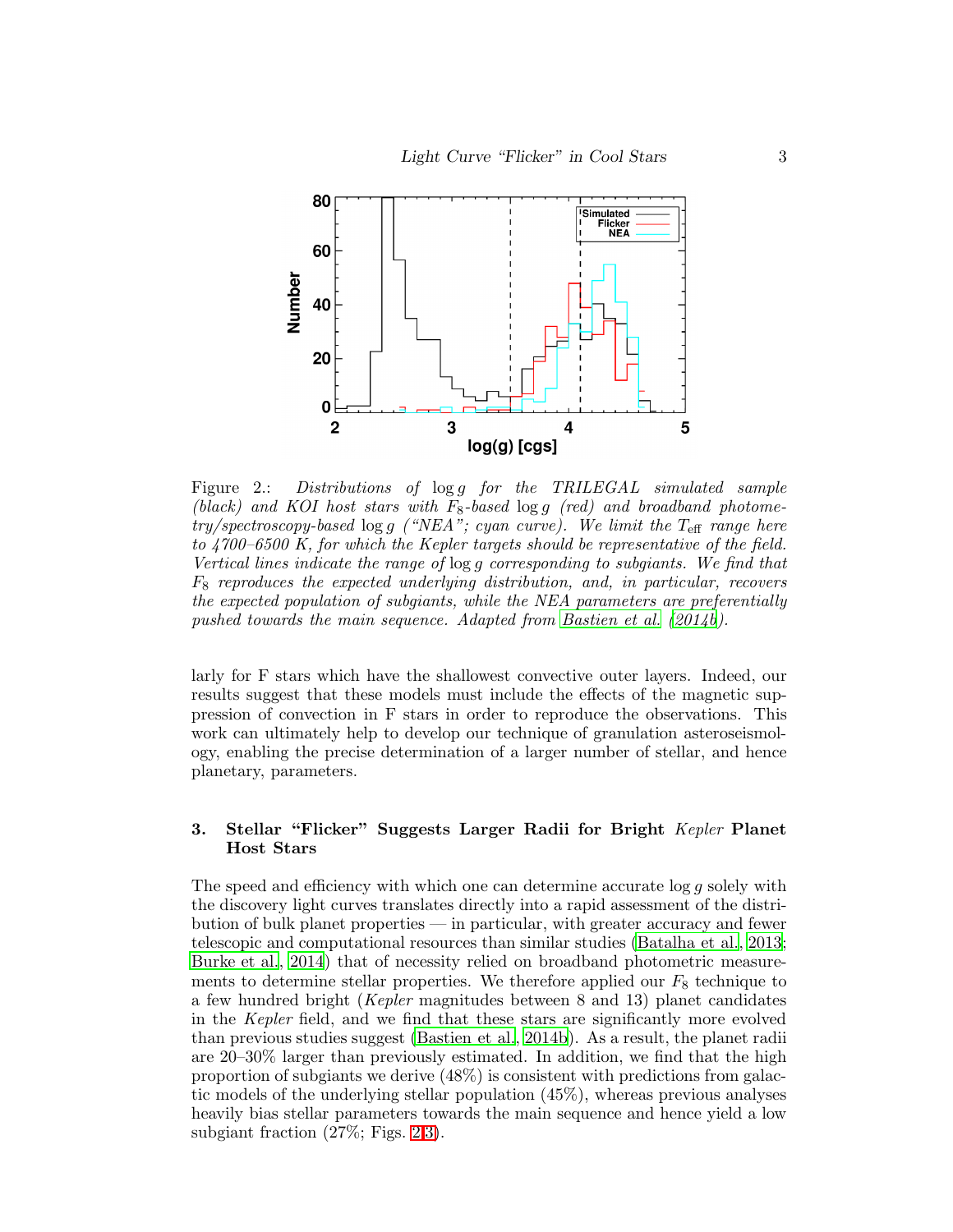

<span id="page-3-0"></span>Figure 3.: H-R diagram of KOI host stars with  $\log g$  derived from  $F_8$  (middle) and broadband photometry/spectroscopy (bottom), and as predicted by a TRILEGAL [\(Girardi et al., 2005](#page-6-10)) simulation (top). Colored curves represent the theoretical evolutionary tracks (masses labeled in  $M_{\odot}$ ). Vertical lines demarcate the range of stellar  $T_{\text{eff}}$  considered in this study. The horizontal lines demarcate the range of  $\log g$  for subgiants  $(3.5 < \log g < 4.1)$ . A representative error bar on  $\log g$  for each stellar sample is in the upper right of each panel. We find that the  $F_8$ -based  $\log g$ distribution more closely matches expectation than previous  $log\ g$  measurements, particularly in the subgiant domain, perhaps because  $F_8$  involves no main-sequence prior on the  $F_8$ -based  $\log g$  values. From [Bastien et al. \(2014b](#page-5-1)).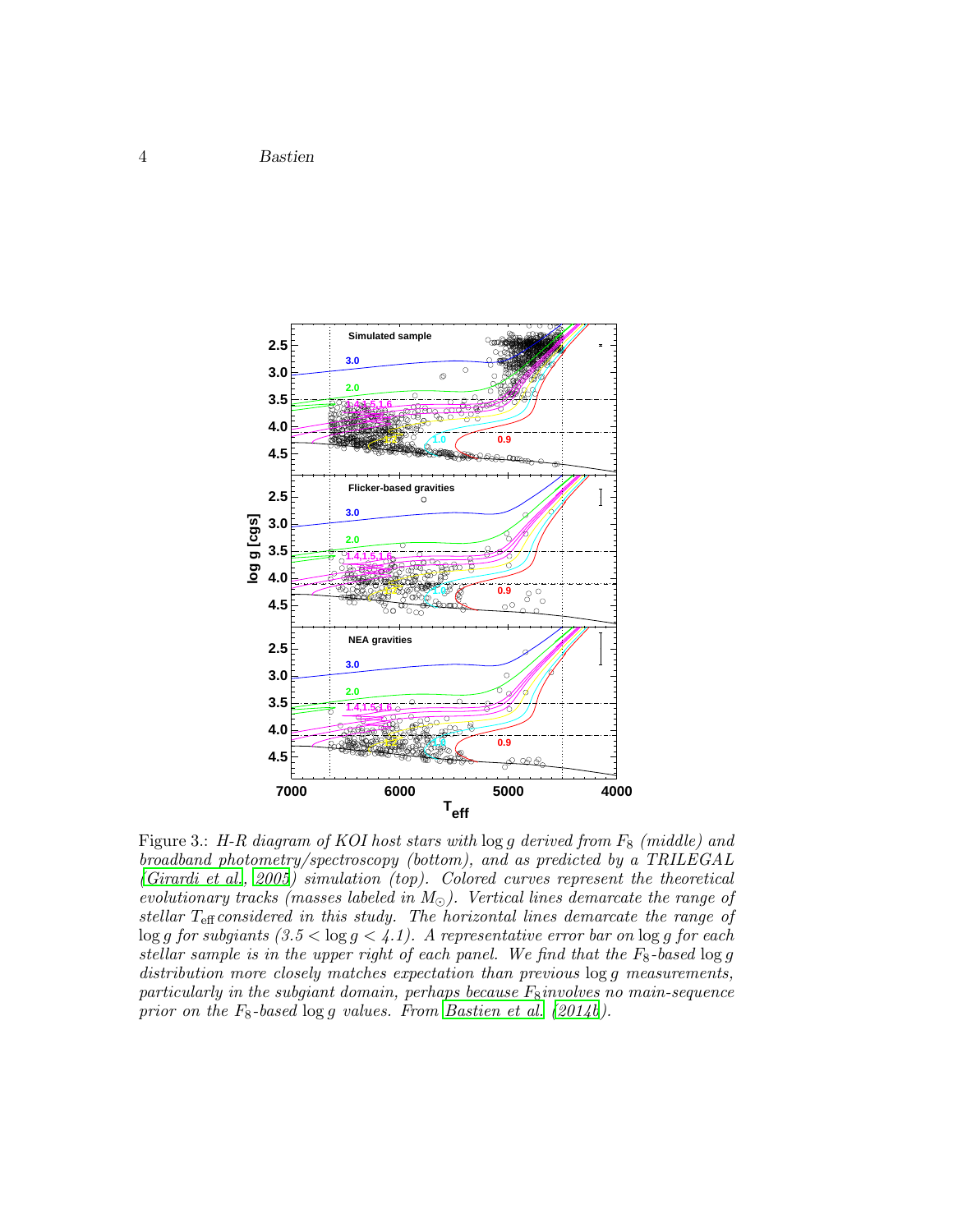We expand upon this work by tailoring our initial  $F_8$  relation to be more directly useful to the exoplanet community by deriving a relationship between  $F_8$  and stellar density [\(Kipping et al.](#page-6-11), [2014](#page-6-11)). This relation, which can yield the stellar density with an uncertainty of ∼30%, can help to constrain exoplanet eccentricities and enable the application of techniques like astrodensity profiling to hundreds of exoplanet host stars in the Kepler field alone.

### 4. RV Jitter in Magnetically Inactive Stars is Linked to High Frequency "Flicker" in Light Curves

RV planet detection, particularly of small planets, requires precise Doppler measurements, and only a few instruments are able to achieve the precision needed to observe them. Key to the success of RV planet campaigns is the avoidance of "RV loud" stars — those likely to exhibit large levels of RV jitter that can impede and sometimes even mimic planetary signals [\(Queloz et al.](#page-6-12), [2001](#page-6-12)). Most RV surveys therefore focus their attention on magnetically quiet stars, as magnetic spots tend to drive the largest amount of RV jitter. Nonetheless, magnetically inactive stars can exhibit unexpectedly high levels of RV jitter [\(Wright](#page-6-13), [2005;](#page-6-13) [Galland et al.,](#page-6-14) [2005\)](#page-6-14), and even low jitter levels can impede the detection of small planets. The drivers of RV jitter in inactive stars remain elusive [\(Dumusque et al., 2011a](#page-6-15)[,b;](#page-6-16) [Boisse et al.](#page-5-3), [2012\)](#page-5-3), continuing to plague RV planet detection and, in the case of F dwarfs, resulting in the outright avoidance of whole groups of notoriously RV noisy stars, even in transit surveys with large ground-based follow-up efforts like Kepler [\(Brown et al.](#page-5-4), [2011](#page-5-4)).

Given the breadth of stellar photometric behavior newly revealed by ultrahigh precision light curves, and the new insights that they are giving into stellar surface processes, we compared different ways of characterizing this photometric behavior with RV jitter for all stars with both ultra-high precision light curves and high precision, long term RV monitoring [\(Bastien et al.](#page-5-5), [2014a\)](#page-5-5). These stars have very low photometric amplitudes (less than 3 ppt), a previously unexplored regime of both photometric variability and RV jitter. We find that the RV jitter of these stars, ranging from 3 m s<sup>-1</sup> to 135 m s<sup>-1</sup>, manifests in the light curve Fourier spectrum, which we then use to develop an empirical predictor of RV jitter. We also find that spot models grossly under-predict the observed jitter by factors of 2–1000. Finally, we demonstrate that  $F_8$  itself is a remarkably clean predictor of RV jitter in magnetically quiet stars (Fig. [4\)](#page-5-6), suggesting that the observed jitter is driven by convective motions on the stellar surface and is strongly tied to  $\log q$ .

### 5. Summary

We find that surface convection in cool stars manifests as the high frequency "flicker" observed in high precision, long time-baseline light curves, such as those from Kepler. We show that it yields a simple measure of stellar surface gravity and density, and we use it to place empirical constraints on granulation models. We use it to perform an ensemble analysis of exoplanet host stars, finding that the exoplanet radii are larger than previous studies suggested. Finally, we find that it is a clean predictor of RV jitter in magnetically inactive stars and can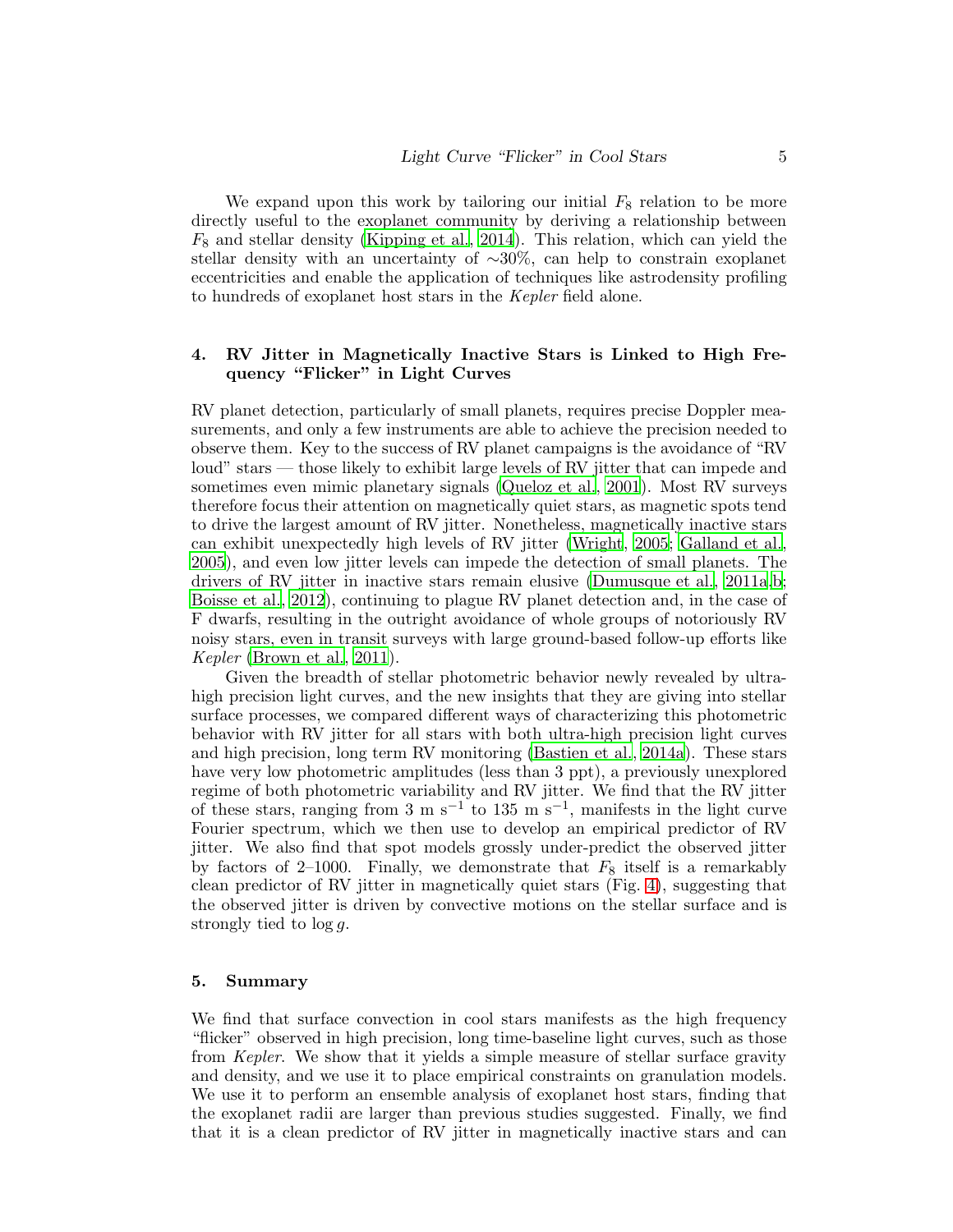

<span id="page-5-6"></span>Figure 4.: Comparison between RV jitter (RV RMS) and  $F_8$ -based log g: RV jitter shows a strong anti-correlation with  $F_8$ -based logg, with a statistical confidence of 97% derived from a survival analysis. A similar trend was found by [Wright](#page-6-13) [\(2005\)](#page-6-13).  $F_8$  measures granulation power [\(Bastien et al., 2013](#page-5-0)), indicating that the RV jitter of magnetically inactive stars is driven by convective motions on the stellar surface whose strength increases as stars evolve. Adapted from [Bastien et al.](#page-5-5)  $(2014a).$  $(2014a).$ 

hence be used to identify promising targets for RV follow-up campaigns and RV planet searches.

More generally, we show that stellar variability  $-$  traditionally considered a major noise source and nuisance, particularly in exoplanet detection — can be used to enhance both exoplanet science and our understanding of stellar evolution.

Acknowledgements. I thank the Cool Stars 18 SOC for a great conference and for kindly inviting me to share my work. I would like to acknowledge funding support from a NASA Harriet Jenkins Pre-Doctoral Fellowship and helpful discussions with all those who have contributed to the results discussed here.

### References

<span id="page-5-0"></span>Bastien, F. A., Stassun, K. G., Basri, G., & Pepper, J. 2013, Nature , 500, 427

<span id="page-5-5"></span>Bastien, F. A., Stassun, K. G., Pepper, J., et al. 2014, AJ, 147, 29

<span id="page-5-1"></span>Bastien, F. A., Stassun, K. G., & Pepper, J. 2014, ApJ, 788, L9

<span id="page-5-2"></span>Batalha, N. M., Rowe, J. F., Bryson, S. T., et al. 2013, ApJS, 204, 24

<span id="page-5-3"></span>Boisse, I., Bonfils, X., & Santos, N. C. 2012, A&A, 545, A109

<span id="page-5-4"></span>Brown, T. M., Latham, D. W., Everett, M. E., & Esquerdo, G. A. 2011, AJ, 142, 112